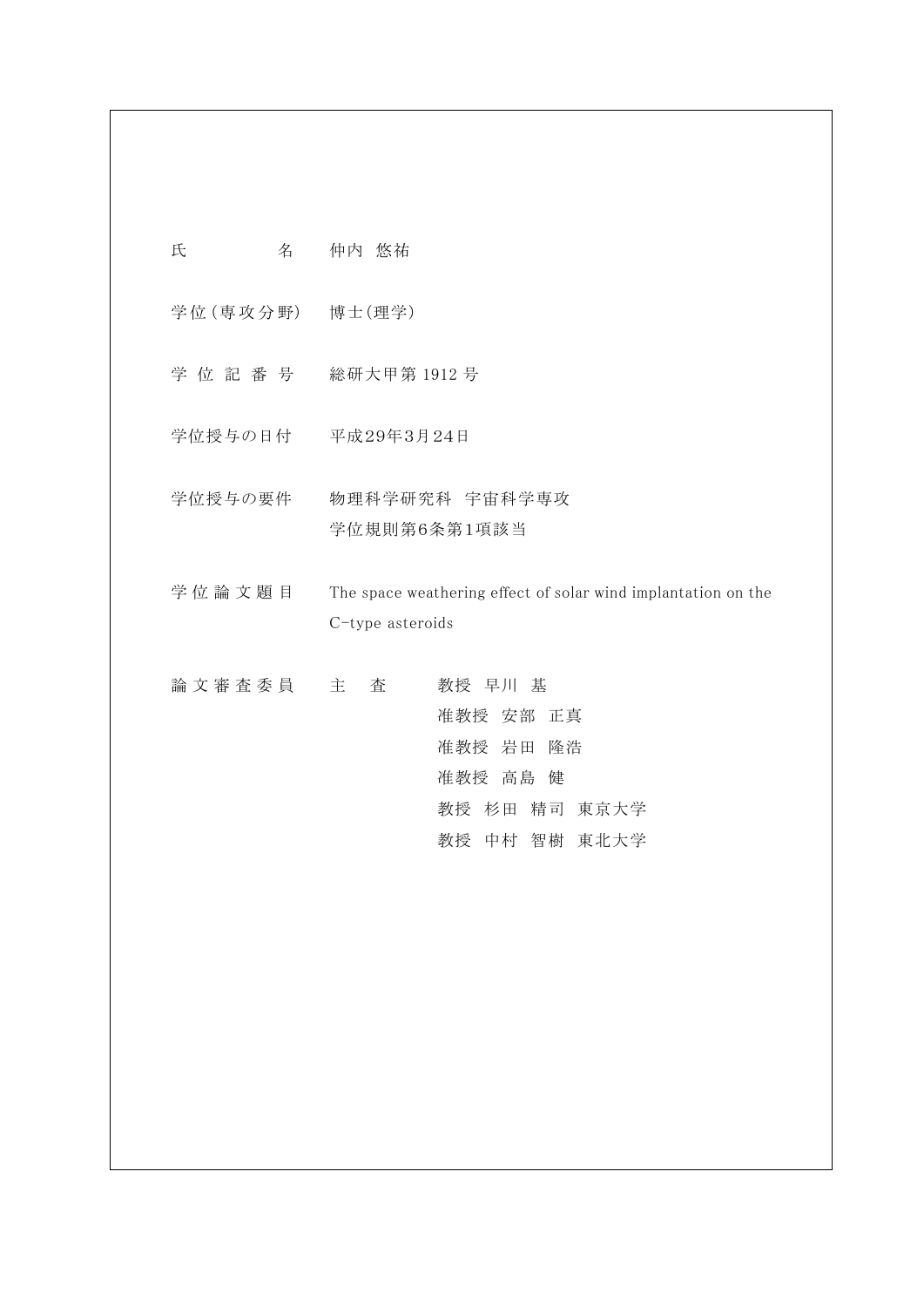## 論文の要旨

## Summary (Abstract) of doctoral thesis contents

Asteroids and meteorites are thought to retain information on the early solar system. In particular, planetesimals similar to C-type asteroids and/or parent bodies of carbonaceous chondrites may have carried water and organics to the earth. Carbonaceous chondrites are classified into many types, which have different amounts of hydrated minerals and organic matter and different composition of oxygen isotopes. These differences are thought to be related to the environments that these meteorites had experienced. Such record of environmental history is important to understand the solar system. However, meteorites do not retain direct evidence for which parent body they come from. Nevertheless, reflectance spectra suggest that carbonaceous chondrites may be from C-type asteroids. More specifically, C-type asteroids often exhibit spectral features for hydrated minerals and organics found in carbonaceous chondrites.

The surface of asteroids, however, exhibit spectra affected by space weathering effect , which are caused by the bombardment of micrometeorites , solar wind ions , and cosmic ions. Recent studies suggest that the influence of solar wind implantation cannot be ignored in near earth asteroids. However, space weathering effect of proton accounting for 95% of solar wind have not understood well. The main purpose of this thesis is to investigate the incorporation mechanism of solar wind protons into silicate minerals and the rate of spectral change by solar wind protons on C-type asteroid surface.

In this thesis, the spectral change by proton implantation on the airless bodies is described. Introduction is described in Chapter 1. Chapter 2 describes the details of laboratory simulation of solar wind implantation and analysis method of effect with respect to the reflectance spectra. Ion implant experiments for anhydrous and hydrated minerals were conducted using microwave ion source ion implantation device to simulate space weathering. The energy of irradiated  $Hz<sup>+</sup>$  beam using this device was 10keV to emulate to solar wind. The reflectance spectra were measured from 1.28μm to 27μm. Among which the wavelength related to H2O/OH absorption band is focused.

In Chapter 3, the observation on difference of spectral change between silicate minerals is discussed. The samples were olivine (San Carlos), antigorite (Sangencyaya) and saponite (Kunimine Industries Co., Ltd.), which are contained in carbonaceous chondrites. Olivine was used as a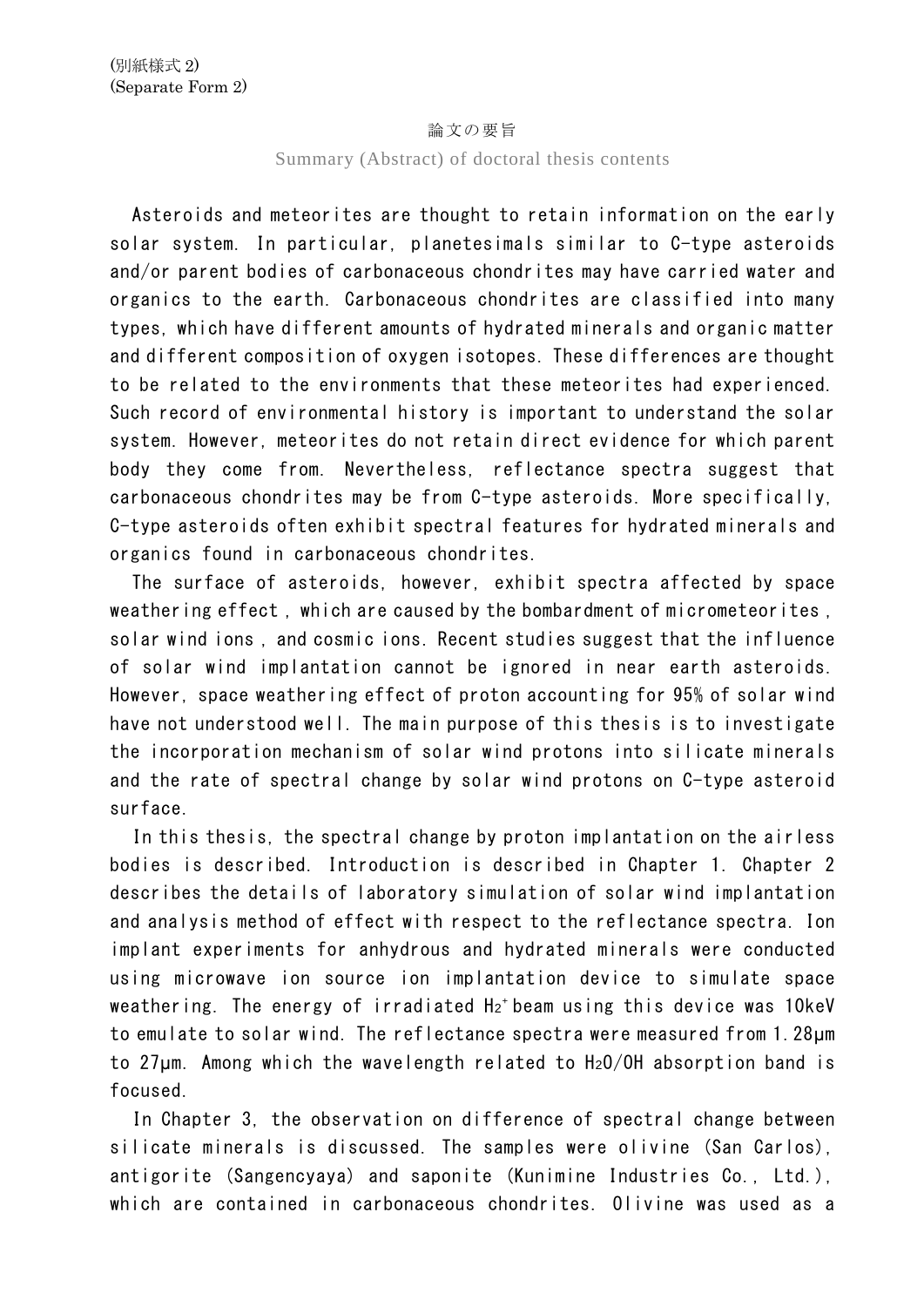representative of anhydrous minerals and the others were used as a representative of hydrous minerals. In this laboratory simulation, it was detected that the absorption strength around 3μm of reflectance spectra was increased by irradiation of H<sup>2</sup> <sup>+</sup> ions. This change strongly suggests that hydroxyl group and/or  $H_2O$  were created by  $H_2$ <sup>+</sup> irradiation. Especially, the spectral change of hydrated minerals clearly indicated existence of hydrogen bonded hydroxyl with silanol. In consequence, the solar wind protons would break the original hydroxyl group and bonds of SiO2 and create hydroxyl group and H2O in hydrated silicate minerals at the same time.

In Chapter 4, the spectral change of antigorite with respect to the amount of H2<sup>+</sup> ions is discussed. This series of experiments revealed a relationship between irradiated dose and change of reflectance spectra. The reflectance spectra were changed with increase of the irradiation dose and the spectral change of antigorite would saturate with about  $10^{18}$  ions/cm<sub>2</sub>. Furthermore, the contribution of proton irradiation to the absorption strength around 3μm is larger near 1AU in present compared with experiment simulating micrometeorite impacts considering another cause of space weathering.

In Chapter 5, the estimation of spectral change on the surface of C-type asteroids are described based on results in chapter 3. The reflectance spectra of a mixture of several minerals can be described using average of single scattering albedo weighted mineral abundance. The alteration ratios of single scattering albedo of carbonaceous chondrites were decreased after H<sup>2</sup> <sup>+</sup> irradiation. These results indicate that the surface reflectance spectra of C-type asteroids at near earth region show a large change due to space weathering effect. When we estimate carbonaceous chondrite types using reflectance spectra of C-type asteroids, then, the space weathering effect of solar wind protons must be considered.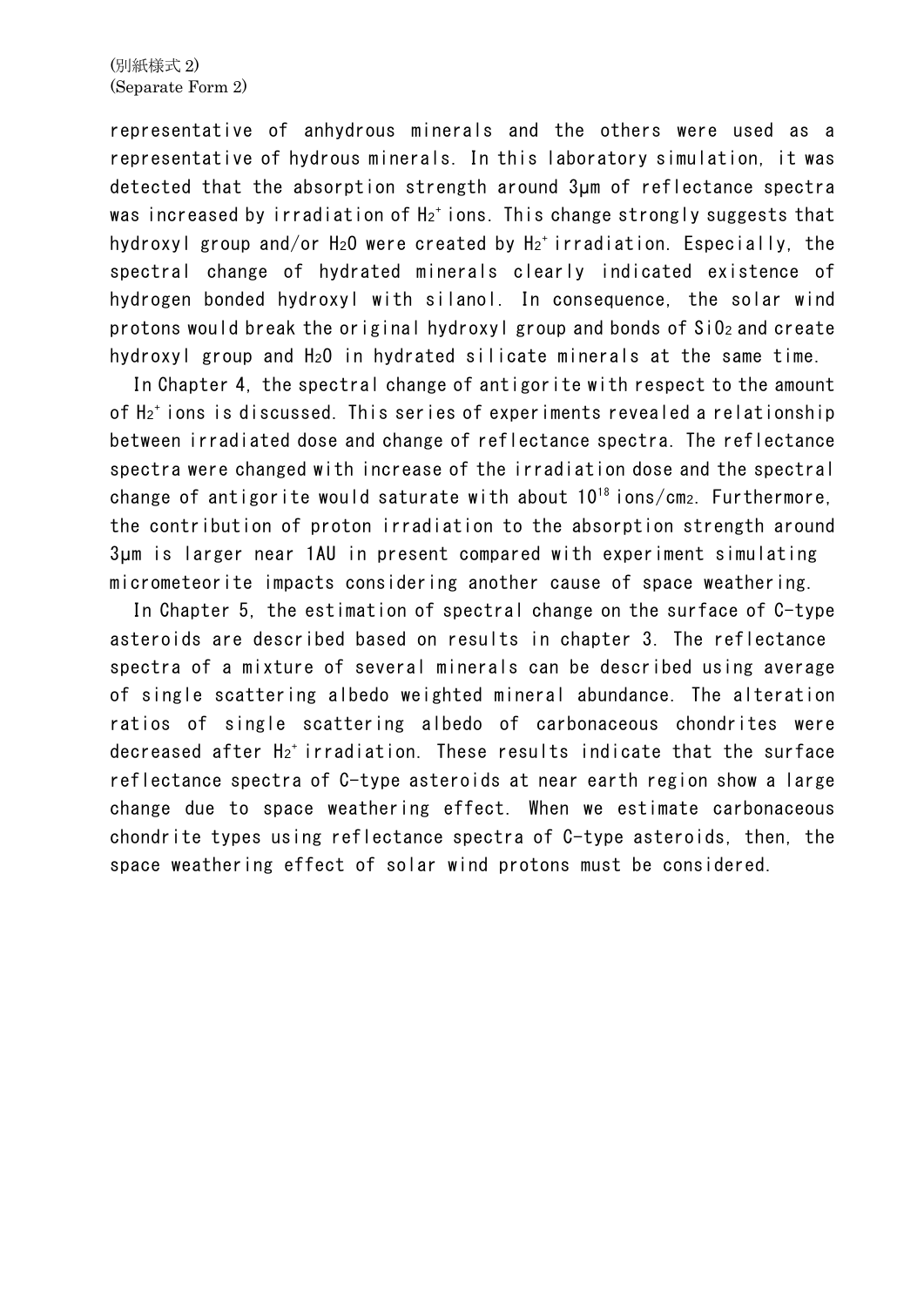## 博士論文審査結果の要旨

Summary of the results of the doctoral thesis screening

本論文は、C型小惑星表層の反射スペクトルに対して、太陽風プロトンによる宇宙風化 作用がどのように影響するかについて実験的に明らかにしたものである。本研究で示され た反射スペクトルの変化やそのタイムスケールは、反射スペクトルを用いたC型小惑星表 層物質の決定に対して重要な指標となる。さらに、C型小惑星を母天体とすると考えられ る炭素質コンドライトの一部は、地球の水の起源となったと考えられており、太陽系内側 に存在する小惑星が持つ含水量を推定する場合にも最も考慮が必要な指標の一つとなるで あろう。

本論文の第1章では、反射スペクトルを用いた炭素質コンドライトとC型小惑星の対応付 けの重要性について触れ、現行の宇宙風化作用がC型小惑星表層の反射スペクトルの解釈 に与える影響について述べている。さらに、近年の月面探査の結果から示唆された太陽風 プロトンによる OH基や H2O の生成について触れ、微小隕石衝突や他の太陽風イオン

(HeやAr)による宇宙風化作用とは変化の現れ方が異なることに着目した上で、本研究の 動機と目的について述べている。第2章では、マイクロ波イオン源イオン注入装置を用い た水素イオン照射実験と、実験で得られた反射スペクトル変化の解析手法について詳しく 記載されている。試料には全ての炭素質コンドライトに多く含まれる3種類の珪酸塩鉱物

(Olivine, Antigorite, Saponite)を用いている。解析では、水素イオン照射前後の反射ス ペクトルの比をとることで、3µm 付近の複雑な反射スペクトル形状における変化をわかり やすく表現した。

第3章では、水素イオン照射による 3種類の珪酸塩鉱物の反射スペクトル変化を調べ、 それぞれの鉱物における反射スペクトル変化の違いについて示し、照射された水素イオン の取り込まれ方について議論している。3種類の鉱物全てにおいて、水素イオン照射によ り反射スペクトルの 3µm 付近の吸収強度の増加を確認し、OH基や H2O が新たに形成さ れたことが強く示唆された。さらに、Antigorite と Saponite の反射スペクトルの 2.72µm、2.77µm、2.85µm において、他の波長より大きな変化が見られた。この結果か ら珪酸塩鉱物中において水素は、SiOH や H2O といった形で取り込まれていることが示 唆された。先行研究において珪酸塩鉱物中で照射された水素が SiOH として取り込まれて いるという提案はあったが、反射スペクトルを用いた直接的な示唆は世界で初めてである。 第4章では、Antigoriteの 3µm の反射スペクトル変化に注目し、太陽風プロトンによる宇 宙風化作用のタイムスケールを示した。3µm 付近における変化は、地球近傍の H+(1keV) で換算すると数百年程度で止まることがわかった。太陽風プロトンによる最大変化量と同 程度の変化量を、微小隕石衝突により変化させようとすると108年程度かかることが先行研 究からわかっている。また、地球近傍小惑星である小惑星イトカワの表層粒子の希ガスの 詳細分析から、イトカワ表層粒子の小惑星表層滞在年代は102~103年とされている。宇宙 風化作用は小惑星表層にしか影響を与えないため、小惑星表層における実効的な宇宙風化 年代は102~103年と考えられる。それぞれのタイムスケールを比較すると、地球近傍小惑 星における宇宙風化作用は太陽風プロトンによる影響が顕著であると言える。第5章では